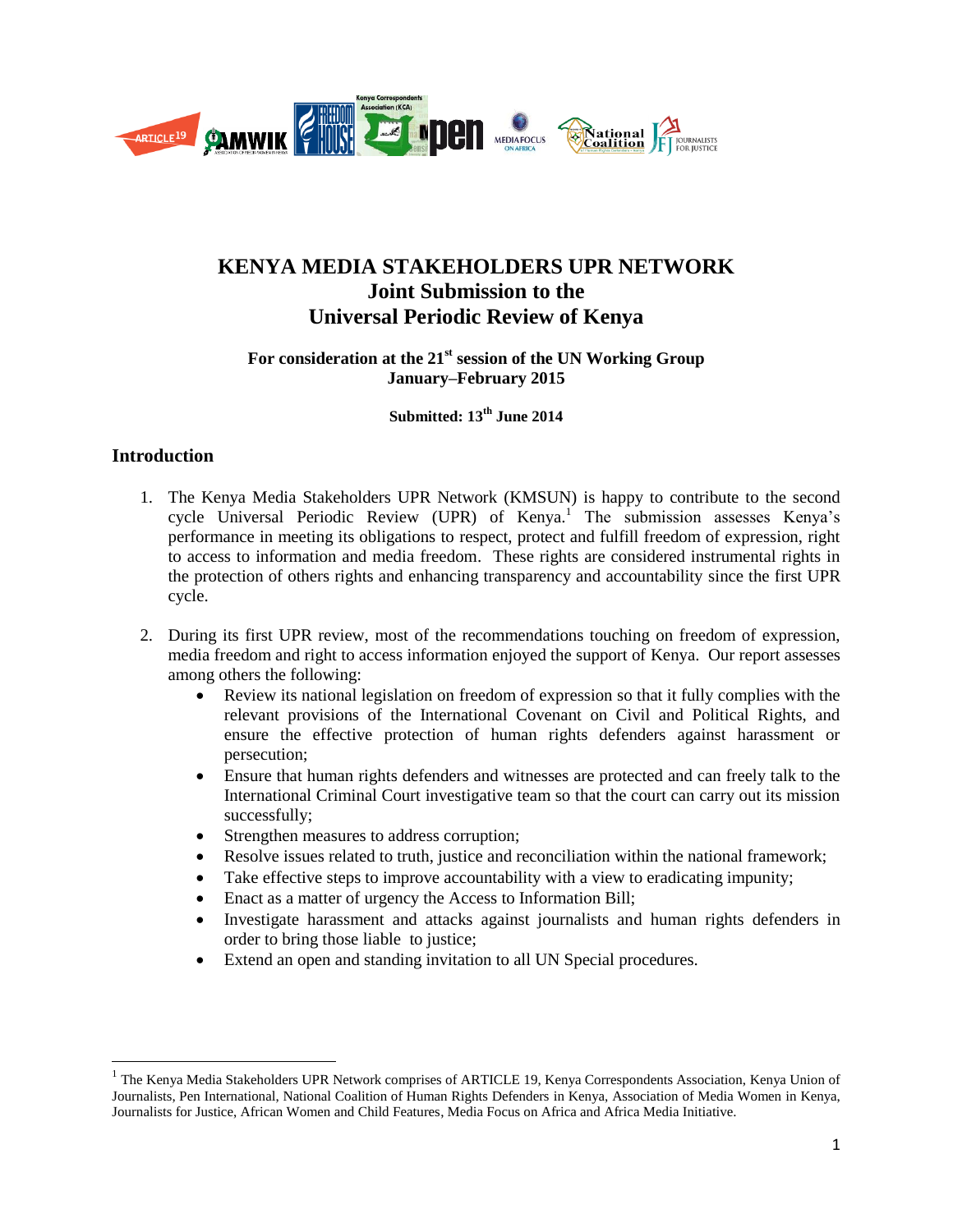

- 3. This submission presents an overview of the Network's appraisal of the State's implementation of these recommendations and makes recommendations to further improve Kenya's compliance with its international obligations. In particular, it focuses on:
	- Scope and cooperation with international human rights mechanisms;
	- Access to information and transparency regimes;
	- Direct and indirect censorship and attacks of journalists and bloggers;
	- Access to ICTs and protection of right to privacy.

# **Scope and cooperation with international human rights mechanisms**

- 4. While Kenya has ratified most of the international and regional human instruments, its reporting on international human rights treaty obligations has improved, and it has on a few occasions invited special mandate holders to the country, three challenges still exist. First, there is a yawning gap between state reports and actual state of fulfilment of human rights on the ground. This is because most citizens, especially minorities and persons with disability, are not aware of their rights even though they are guaranteed on paper. Second, the state though a member of the Human Rights Council, still has a number of periodic reports pending or keeps submitting them long after the due date. Third, Kenya has neither ratified most of the optional protocols nor recognised specific competencies of treaty bodies allowing individual and inter-state complaints. It has not ratified the UNESCO Convention against Discrimination in Education, and the Convention on the Prevention and Punishment of the Crime of Genocide.
- 5. Kenya is yet to extend invitations for formal country visits to the UN and African Commission on Human and Peoples Rights (ACHPR) Special Rapporteurs on freedom of opinion and expression, or on human rights defenders, to assist with meeting its international human rights obligations. Equally, Kenya has often not responded to letters of allegations and urgent appeals. It has also not responded to questionnaires on thematic issues by special mandate holders.

#### **Access to Information and Transparency regimes**

- 6. Prior to the enactment of the Constitution of Kenya, 2010( the Constitution), there existed no clear constitutional provision recognising the right to information and attempts to introduce the right to information law through an Act of parliament did not prove fruitful.
- 7. The Constitution guarantees the right of access to information in a number of provisions. First, through Article 33 "(*1) it provides that every person has the right to freedom of expression, which includes (a) Freedom to seek, receive and impart information or ideas..."*Second*,* Article 35 provides thus: "*Every citizen has the right of access to (a) information held b the state; and (b) information held by another person and required for the exercise or protection of any right or fundamental freedom."Third, Article 232(1) provides that the principles and values of public service include transparency and provision to the public of timely, accurate information.*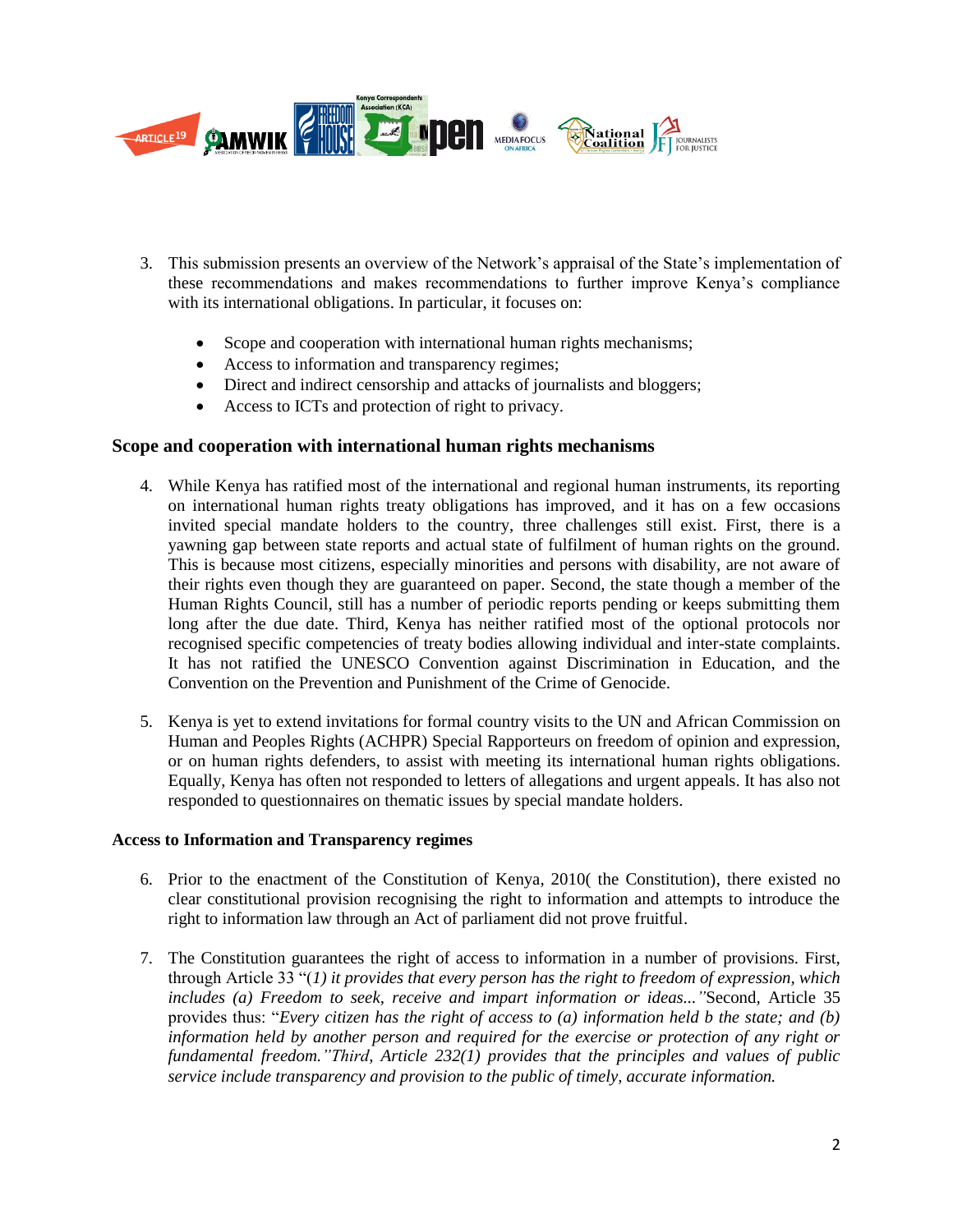

- 8. Nearly four years after the promulgation of the constitution the access to information Bill is yet to be tabled in Parliament. The realisation of the right to access information remains a challenge. This situation is made worse because of five reasons. First, the continued retention of laws inimical to transparency and enhanced disclosure of information in the country's statute books. Second, pervasive culture of secrecy in the public service. Third, lack of a framework for responsibilities of information holders and claimants, the scope of the right to access information and what exemptions may be permissible. Fourth, lack of proper record keeping mechanisms to allow easy documentation, archival and retrieval when expected to be disclosed. Fifth, the judiciary has not been very progressive in its interpretation and enforcement of the right to access information.
- 9. Through a number of cases in the High Court in Kenya in the recent past, the Court has made three holdings as regards the rights of access to information in Kenya. First, the right to information is only enjoyable by Kenyan citizens and not foreign citizens. Second, the right to information is enjoyable by natural citizens and not Kenya juridical persons such as corporations or associations. Third, to access information a citizen must file a request for that specific information. These holdings are best captured in the *Famy Care Limited vs public procurement Administrative Review Board & Another.*
- 10. In early 2014, the Auditor General in his fiscal year 2012/2013 report revealed that as much as Ksh 500billion has been squandered or cannot be accounted for since 2012. The Kenyan National Auditor General Office is an independent office charged with the responsibility to any entity funded from public funds.
- 11. In a recent survey by ARTICLE 19 Eastern Africa in which 22 Internally Displaced Persons were assisted to seek information they required to claim their fundamental human rights from 10 public institutions, an estimated 90 per cent of them did not receive any response even after they make three attempts in a period of 90 days. It is clear from the survey that lack of information has hampered the equitable distribution of humanitarian assistance and entrenched lack of transparency in expenditure of resources raised to support IDPS as a vulnerable group.
- 12. Similarly, while social protection resources have been set aside to help cushion poor and vulnerable households, orphans and elderly persons, there is no clear framework to enable the targeted groups to know what they are entitled to and what procedures are expected to be followed before they benefit from such allocations. This continues to see most of them suffer untold miseries as political patronage skews allocation to undeserving groups.

# **Direct and indirect Censorship and Attacks of Journalists and bloggers**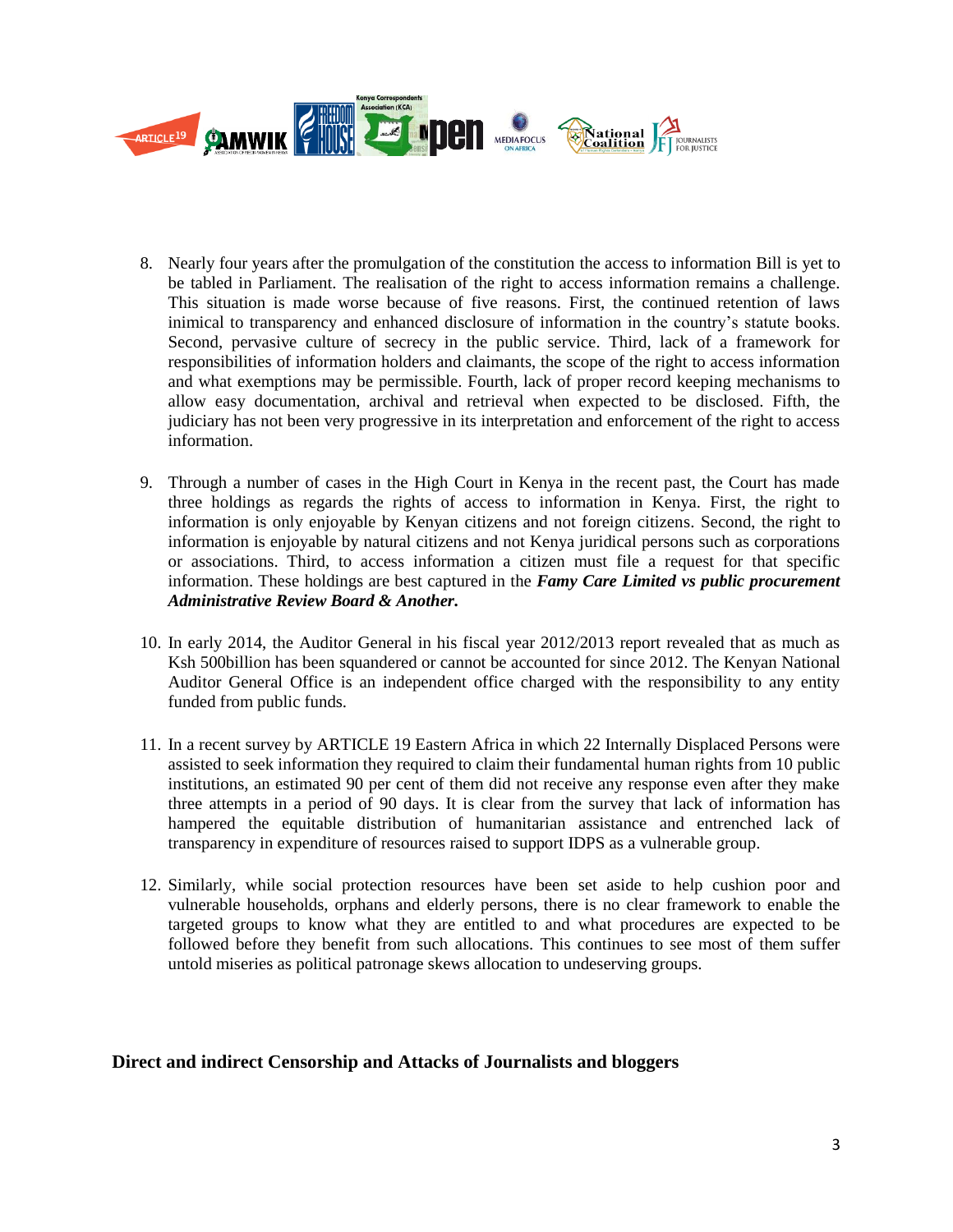

- 13. Kenya's media landscape is a success story with serious structural challenges. The Constitution of Kenya, 2010 guarantees media freedom in the most comprehensive articulation ever in the country's history. However, the media concentration and cross-media ownership, regulation of news content under the guise of protection of children and prohibiting incitement to discrimination, violence and hatred and ethnic politicization in the Kenyan media coverage continue to be challenges that must be resolved.
- 14. The state continues to employ both legal and extra-legal measures to censor journalists directly and indirectly. Attacks on journalists and bloggers by state security agencies and different political party sympathizers are becoming common. Mostly such harassment and attacks are not fully investigated and no one is held accountable despite timely reports to the police on occurrences.
- 15. Recent examples include:

 Two investigative journalists with the Kenya Television Network (KTN), Mohamed Ali and John Allan Namu were threatened with arrest by the Inspector General of Police, David Kimaiyo in September 2013 after they did a story on the terror attack on the West Gate Shopping Mall in Nairobi.

 A journalist with the *Standard Newspaper* based in Kwale, Coast Region of Kenya, Tobias Chanji was forcefully arrested by security agents in March 2014 after he went to investigate a raid they were carrying out on the home of an alleged terror suspect. He was later released without charge and his arrestors were not held to account for the illegal confinement.

 Lydia Ngoolo, a journalist with *The Star Newspaper* based in Mwingi Township, Eastern Kenya, went into hiding in May 2014 after police officers, a businessman and a politician threatened her over a story related to terror suspects passing through the town.

- 16. Apart from the legal and extra-legal restrictions on the media, soft censorship, manifested in an array of official conduct seeking to sway media output, is disturbingly getting entrenched in Kenya. Soft censorship is used twofold; in promotion of positive coverage of public officials and intimidation of media outlets to prevent critical exposes.
- 17. A less visible but widespread tool of soft censorship in Kenya is government's massive advertisement budgets. The government is abusively allocating its advertising to reward positive coverage and punish critical coverage. This is extra destructive as tax payer money is used and abused to promote partisan political and economic interests. This is opaque and purposefully prejudiced use of official advertising subverts media freedom and public knowledge. There is a dire need for more transparency and protection on impartiality in all government payments and funding for media, whether for advertising, subsidy or consultancy payments.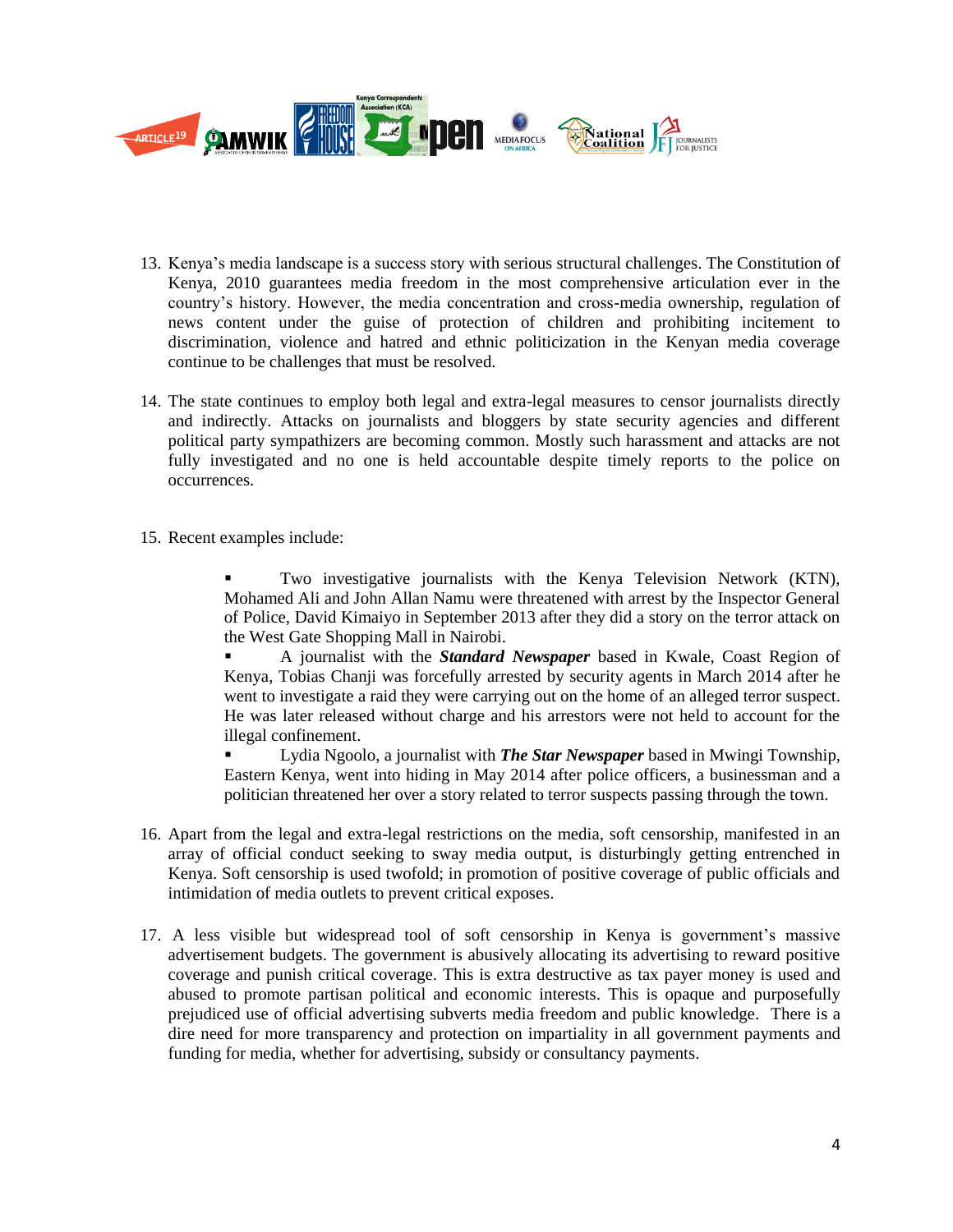

18. Protection of sources for journalists is integral to the exercise of the right to freedom of expression. Journalists in Kenya are subject to confidentiality under the Code of Conduct for Practice of Journalism. The Code provides that: "*confidential sources shall be used only when it is clearly in public interest to gather or convey important information or when a person providing information might be harmed*."<sup>2</sup> The Code further provides that unnamed sources in reporting shall only be used in cases where the pursuit of truth demands such non-disclosure.<sup>3</sup> However, contrary to these provisions and international standards, reported threats to reveal confidential sources of information emanate from government officials and police officers. Continued reportage of incidents of forced revelation of sources by journalists creates a chilling effect on media freedoms giving rise to self censorship.

# **Access to ICT Infrastructure, Online Freedom and Protection of Right to Privacy**

- 19. Kenya is one of Africa's Information, Communication and Technology (ICT) success stories. This is because of the phenomenal uptake of mobile telephony and other ICTs. According to the national telecommunications regulator, the Communications Commission of Kenya, by end of 2013, there were 16.4 million internet users in Kenya compared to just 3 million in 2007.
- 20. As the Internet becomes a critical medium for sharing information, it is crucial that it is protected. Currently, citizens are and remain vulnerable to the possibility of extensive unjustifiable state monitoring of their online communications and general Internet usage. Human rights defenders and political activists face a potential larger threat to extended monitoring of their activities through online platforms.
- 21. Article 31 (d) of the Constitution of Kenya 2010 protects the right of every person not to have the privacy of their communications infringed. Technological and security developments have increased opportunities for State surveillance into private communications both offline and online. Kenya has embraced technological advancements in this area to address arising security needs in the country. However, the achievement of these objectives are without due and critical impact assessment on the right to privacy, expression and other civil liberties in society.
- 22. While Kenya has ratified the Convention of the Rights of Persons with Disability and even enacted the Disability Act, persons with different disabilities continued to be constrained in access information and in exercising their freedom of expression as provided for in Article 21. This is because there is no clear policy on enhancing freedom of expression for persons with disability and neither has the state taken any appropriate known measures to facilitate their enjoyment of this fundamental right.

l

<sup>&</sup>lt;sup>2</sup> Section 4 (2) a - <http://kenyalaw.org/kl/fileadmin/pdfdownloads/Acts/MediaCouncilAct2013.pdf>

 $3$  Section 7(1)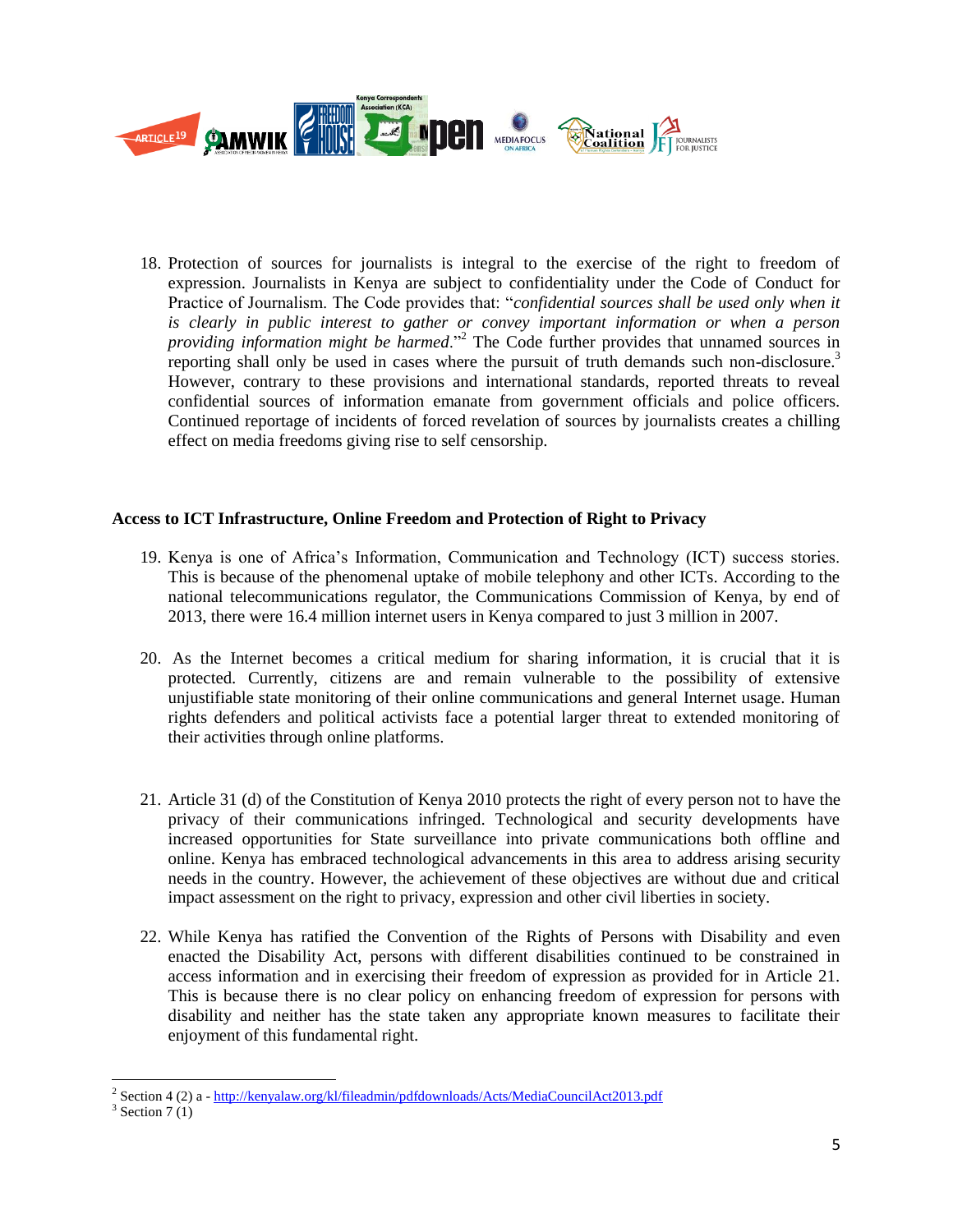

#### **Recommendations**

The Kenya Media Stakeholders UPR Network calls upon the Government of Kenya to:

- 23. Scope and cooperation with international human rights mechanisms
	- Extend an open and standing invitation to all the UN and African Commission on Human and Peoples' Rights Special Procedures and specifically facilitate the formal country visits of the UN and ACHPR Special Rapporteurs on the promotion and protection of the right to freedom of opinion and expression; the rights to freedom of peaceful assembly and of association; and human rights defenders.

### 24. Access to Information and transparency regimes

- Enact a comprehensive Right to Access to Information Bill 2013 and develop a clear framework of enhancing the fulfilment of right to access information as guaranteed by Article 35 of the Constitution of Kenya across public and state bodies.
- Immediately commence the repeal and amendment of provisions of the Official Secrets Act, Public Officers Ethics Act; Kenya National Examinations Council Act that illegitimately hinder access to information to ensure that all laws conform to acceptable international human rights and are can pass the constitutional muster.
- 25. Direct and indirect Censorship and Attacks of Journalists and bloggers
	- Amend the Contempt of Court Bill, 2013 to provide additional safeguards in protection of sources by limiting disclosure by journalists to investigation, prosecution and defence of serious criminal offences and where similar information cannot be obtained through alternative means;
	- Establish mandatory human rights training for police, security and law enforcement authorities at all levels;
	- Speedily, impartially and fully investigate and prosecute state security agents found guilty of violating, threatening or intimidating human rights defenders, journalists and others exercising freedom of expression;
	- Investigate harassment and attacks against journalists and human rights defenders in order to bring those liable to justice;
	- Enact and implement a comprehensive laws and regulations guaranteeing fair and transparent official advertising;
	- The state must ensure that state funding for media development and support should be paid in a transparent manner, with clear audit and reporting rules.